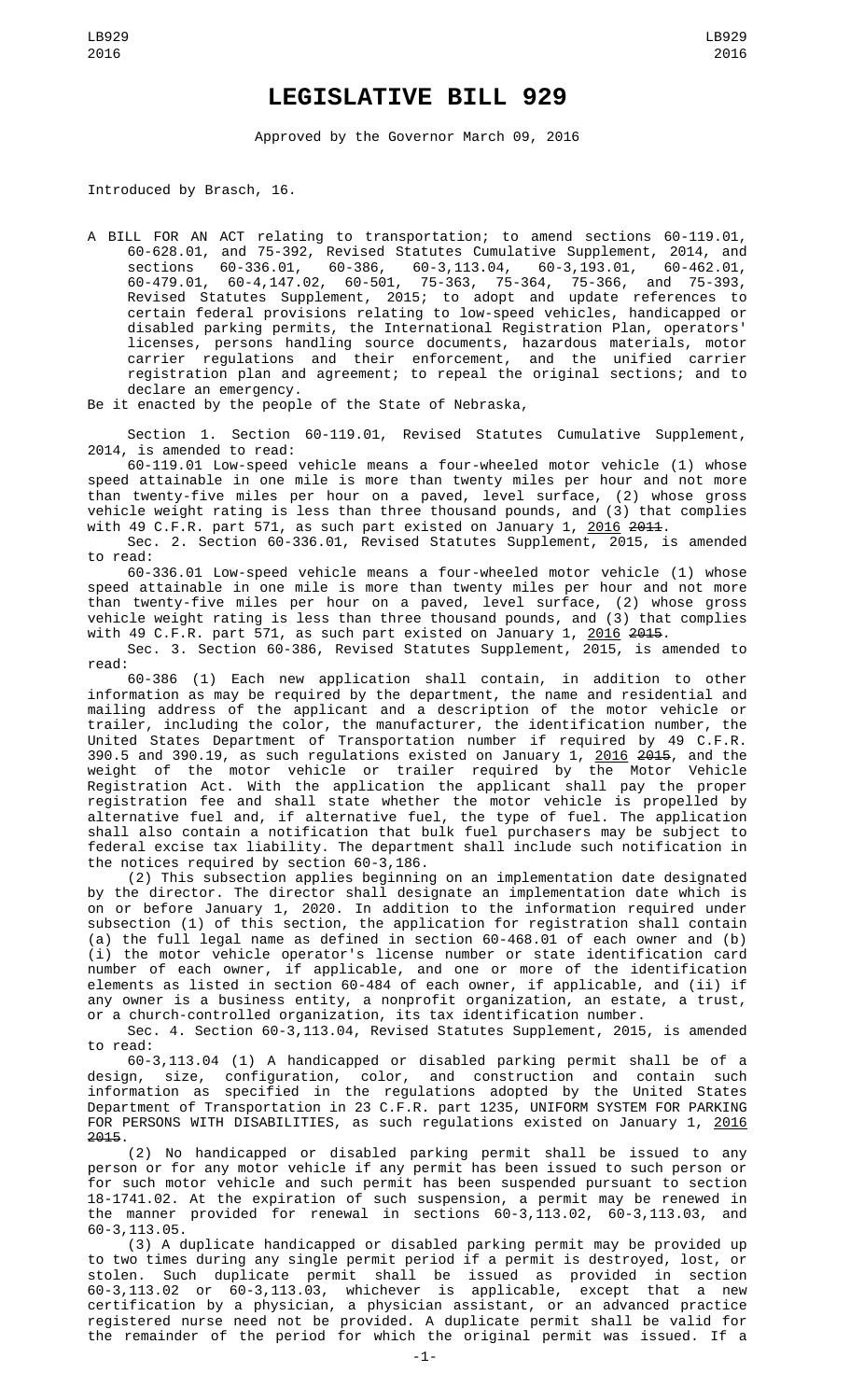person has been issued two duplicate permits under this subsection and needs another permit, such person shall reapply for a new permit under section 60-3,113.02 or 60-3,113.03, whichever is applicable.

Sec. 5. Section 60-3,193.01, Revised Statutes Supplement, 2015, is amended to read:

60-3,193.01 For purposes of the Motor Vehicle Registration Act, the International Registration Plan is adopted and incorporated by reference as the plan existed on January 1, <u>2016</u> <del>2015</del>.

Sec. 6. Section 60-462.01, Revised Statutes Supplement, 2015, is amended to read:

60-462.01 For purposes of the Motor Vehicle Operator's License Act, the following federal regulations are adopted as Nebraska law as they existed on January 1, 2016 2015:

The parts, subparts, and sections of Title 49 of the Code of Federal Regulations, as referenced in the Motor Vehicle Operator's License Act.

Sec. 7. Section 60-479.01, Revised Statutes Supplement, 2015, is amended to read:

60-479.01 (1) All persons handling source documents or engaged in the issuance of new, renewed, or reissued operators' licenses or state identification cards shall have periodic fraudulent document recognition training.

(2) All persons and agents of the department involved in the recording of verified application information or verified operator's license and state identification card information, involved in the manufacture or production of licenses or cards, or who have the ability to affect information on such licenses or cards shall be subject to a criminal history record information check, including a check of prior employment references, and a lawful status check as required by 6 C.F.R. part 37, as such part existed on January 1, <u>2016</u> 2015. Such persons and agents shall provide fingerprints which shall be submitted to the Federal Bureau of Investigation. The bureau shall use its records for the criminal history record information check.

(3) Upon receipt of a request pursuant to subsection (2) of this section, the Nebraska State Patrol shall undertake a search for criminal history record information relating to such applicant, including transmittal of the applicant's fingerprints to the Federal Bureau of Investigation for a national criminal history record information check. The criminal history record information check shall include information concerning the applicant from federal repositories of such information and repositories of such information in other states, if authorized by federal law. The Nebraska State Patrol shall issue a report to the employing public agency that shall include the criminal history record information concerning the applicant. The cost of any background check shall be borne by the employer of the person or agent.

(4) Any person convicted of any disqualifying offense as provided in 6 C.F.R. part 37, as such part existed on January 1, <u>2016</u> <del>2015</del>, shall not be involved in the recording of verified application information or verified operator's license and state identification card information, involved in the manufacture or production of licenses or cards, or involved in any capacity in which such person would have the ability to affect information on such licenses or cards. Any employee or prospective employee of the department shall be provided notice that he or she will undergo such criminal history record information check prior to employment or prior to any involvement with the issuance of operators' licenses or state identification cards.

Sec. 8. Section 60-4,147.02, Revised Statutes Supplement, 2015, is amended to read:

60-4,147.02 No endorsement authorizing the driver to operate a commercial motor vehicle transporting hazardous materials shall be issued, renewed, or transferred by the Department of Motor Vehicles unless the endorsement is issued, renewed, or transferred in conformance with the requirements of section 1012 of the federal Uniting and Strengthening America by Providing Appropriate Tools Required to Intercept and Obstruct Terrorism Act of 2001, USA PATRIOT Act, 49 U.S.C. 5103a, including all amendments and federal regulations adopted pursuant thereto as of January 1, <u>2016</u> <del>2015</del>, for the issuance of licenses to operate commercial motor vehicles transporting hazardous materials.

Sec. 9. Section 60-501, Revised Statutes Supplement, 2015, is amended to read:

60-501 For purposes of the Motor Vehicle Safety Responsibility Act, unless the context otherwise requires:

(1) Department means Department of Motor Vehicles;

(2) Golf car vehicle means a vehicle that has at least four wheels, has a maximum level ground speed of less than twenty miles per hour, has a maximum payload capacity of one thousand two hundred pounds, has a maximum gross vehicle weight of two thousand five hundred pounds, has a maximum passenger capacity of not more than four persons, and is designed and manufactured for operation on a golf course for sporting and recreational purposes;

(3) Judgment means any judgment which shall have become final by the expiration of the time within which an appeal might have been perfected without being appealed, or by final affirmation on appeal, rendered by a court of competent jurisdiction of any state or of the United States, (a) upon a cause of action arising out of the ownership, maintenance, or use of any motor vehicle for damages, including damages for care and loss of services, because of bodily injury to or death of any person or for damages because of injury to or destruction of property, including the loss of use thereof, or (b) upon a cause of action on an agreement of settlement for such damages;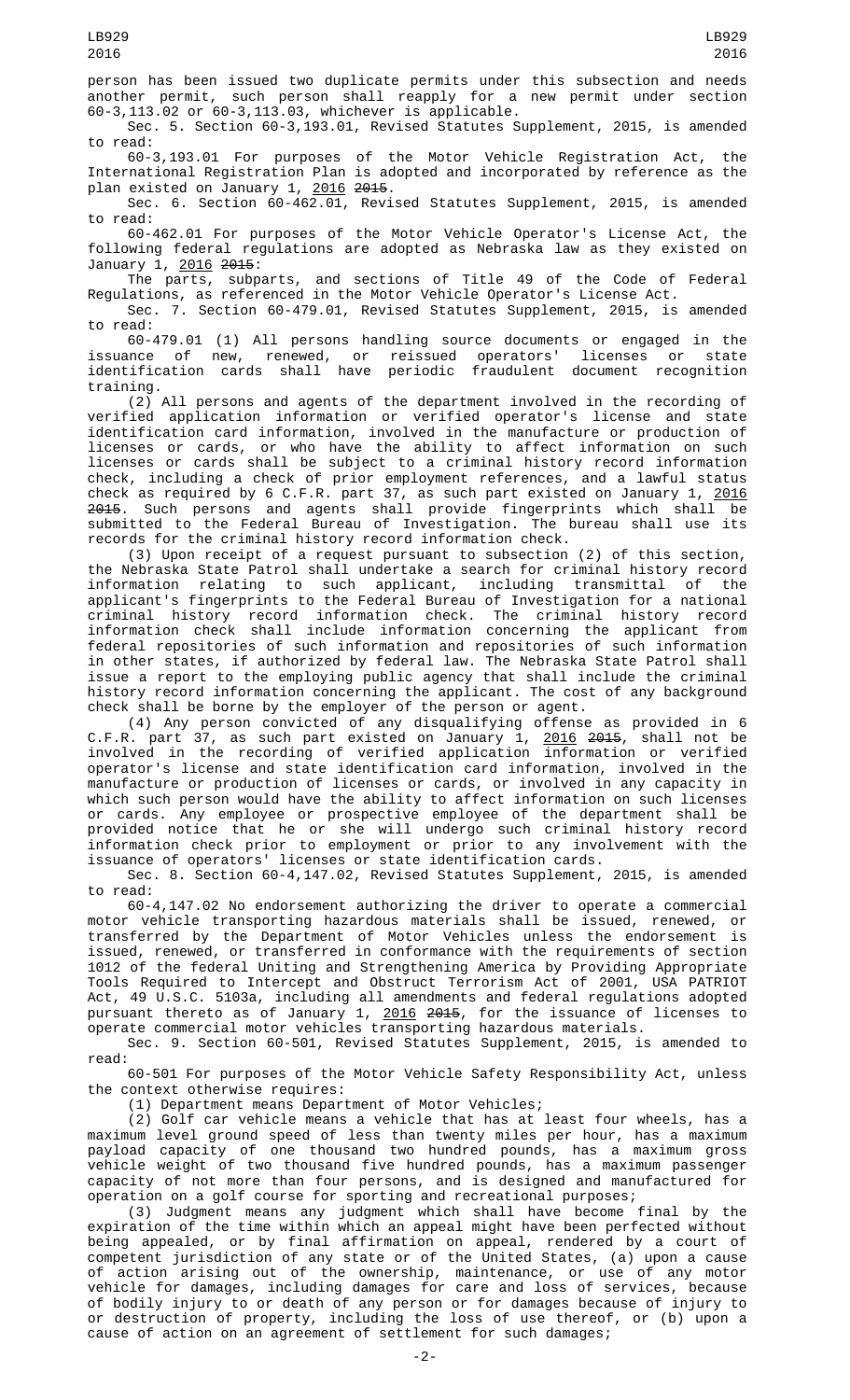(4) License means any license issued to any person under the laws of this state pertaining to operation of a motor vehicle within this state;

(5) Low-speed vehicle means a four-wheeled motor vehicle (a) whose speed attainable in one mile is more than twenty miles per hour and not more than twenty-five miles per hour on a paved, level surface, (b) whose gross vehicle weight rating is less than three thousand pounds, and (c) that complies with 49 C.F.R. part 571, as such part existed on January 1, <u>2016</u> <del>2011</del>;

(6) Minitruck means a foreign-manufactured import vehicle or domesticmanufactured vehicle which (a) is powered by an internal combustion engine with a piston or rotor displacement of one thousand five hundred cubic centimeters or less, (b) is sixty-seven inches or less in width, (c) has a dry weight of four thousand two hundred pounds or less, (d) travels on four or more tires, (e) has a top speed of approximately fifty-five miles per hour, (f) is equipped with a bed or compartment for hauling, (g) has an enclosed passenger cab, (h) is equipped with headlights, taillights, turnsignals, windshield wipers, a rearview mirror, and an occupant protection system, and (i) has a four-speed, five-speed, or automatic transmission;

(7) Motor vehicle means any self-propelled vehicle which is designed for use upon a highway, including trailers designed for use with such vehicles, minitrucks, and low-speed vehicles. Motor vehicle does not include (a) mopeds as defined in section 60-637, (b) traction engines, (c) road rollers, (d) farm tractors, (e) tractor cranes, (f) power shovels, (g) well drillers, (h) every vehicle which is propelled by electric power obtained from overhead wires but not operated upon rails, (i) electric personal assistive mobility devices as defined in section 60-618.02, (j) off-road designed vehicles, including, but not limited to, golf car vehicles, go-carts, riding lawnmowers, garden tractors, all-terrain vehicles and utility-type vehicles as defined in section 60-6,355, minibikes as defined in section 60-636, and snowmobiles as defined in section 60-663, and (k) bicycles as defined in section 60-611;

(8) Nonresident means every person who is not a resident of this state;

(9) Nonresident's operating privilege means the privilege conferred upon a nonresident by the laws of this state pertaining to the operation by him or her of a motor vehicle or the use of a motor vehicle owned by him or her in this state;

(10) Operator means every person who is in actual physical control of a motor vehicle;

(11) Owner means a person who holds the legal title of a motor vehicle, or in the event (a) a motor vehicle is the subject of an agreement for the conditional sale or lease thereof with the right of purchase upon performance of the conditions stated in the agreement and with an immediate right of possession vested in the conditional vendee or lessee or (b) a mortgagor of a vehicle is entitled to possession, then such conditional vendee or lessee or mortgagor shall be deemed the owner for the purposes of the act;

(12) Person means every natural person, firm, partnership, limited liability company, association, or corporation;

(13) Proof of financial responsibility means evidence of ability to respond in damages for liability, on account of accidents occurring subsequent to the effective date of such proof, arising out of the ownership, maintenance, or use of a motor vehicle, (a) in the amount of twenty-five thousand dollars because of bodily injury to or death of one person in any one accident, (b) subject to such limit for one person, in the amount of fifty thousand dollars because of bodily injury to or death of two or more persons in any one accident, and (c) in the amount of twenty-five thousand dollars because of injury to or destruction of property of others in any one accident;

(14) Registration means registration certificate or certificates and registration plates issued under the laws of this state pertaining to the registration of motor vehicles;

(15) State means any state, territory, or possession of the United States, the District of Columbia, or any province of the Dominion of Canada; and

(16) The forfeiture of bail, not vacated, or of collateral deposited to secure an appearance for trial shall be regarded as equivalent to conviction of the offense charged.

Sec. 10. Section 60-628.01, Revised Statutes Cumulative Supplement, 2014, is amended to read:

60-628.01 Low-speed vehicle means a four-wheeled motor vehicle (1) whose speed attainable in one mile is more than twenty miles per hour and not more than twenty-five miles per hour on a paved, level surface, (2) whose gross vehicle weight rating is less than three thousand pounds, and (3) that complies with 49 C.F.R. part 571, as such part existed on January 1, <u>2016</u> <del>2011</del>.

Sec. 11. Section 75-363, Revised Statutes Supplement, 2015, is amended to read:

75-363 (1) The parts, subparts, and sections of Title 49 of the Code of Federal Regulations listed below, as modified in this section, or any other parts, subparts, and sections referred to by such parts, subparts, and sections, in existence and effective as of January 1, <u>2016</u> <del>2015</del>, are adopted as Nebraska law.

(2) Except as otherwise provided in this section, the regulations shall be applicable to:

(a) All motor carriers, drivers, and vehicles to which the federal regulations apply; and

(b) All motor carriers transporting persons or property in intrastate commerce to include:

(i) All vehicles of such motor carriers with a gross vehicle weight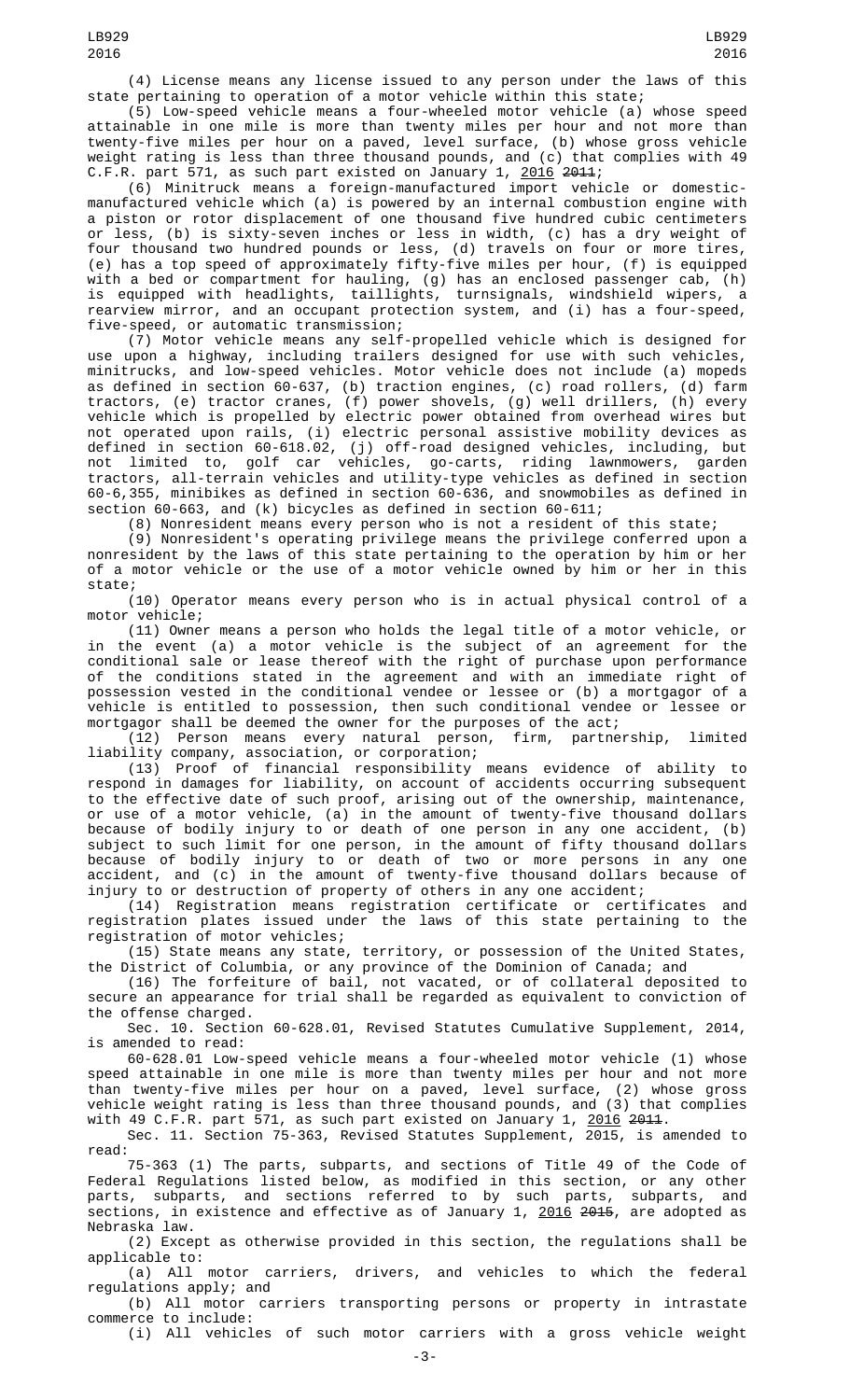(ii) All vehicles of such motor carriers designed or used to transport more than eight passengers, including the driver, for compensation, or designed or used to transport more than fifteen passengers, including the driver, and not used to transport passengers for compensation;

(iii) All vehicles of such motor carriers transporting hazardous materials required to be placarded pursuant to section 75-364; and

(iv) All drivers of such motor carriers if the drivers are operating a commercial motor vehicle as defined in section 60-465 which requires a commercial driver's license.

(3) The Legislature hereby adopts, as modified in this section, the following parts of Title 49 of the Code of Federal Regulations:

(a) Part 382 - CONTROLLED SUBSTANCES AND ALCOHOL USE AND TESTING;

(b) Part 385 - SAFETY FITNESS PROCEDURES;

(c) Part 386 - RULES OF PRACTICE FOR MOTOR CARRIER, INTERMODAL EQUIPMENT

PROVIDER, BROKER, FREIGHT FORWARDER, AND HAZARDOUS MATERIALS PROCEEDINGS; (d) Part 387 - MINIMUM LEVELS OF FINANCIAL RESPONSIBILITY FOR MOTOR CARRIERS;

(e) Part 390 - FEDERAL MOTOR CARRIER SAFETY REGULATIONS; GENERAL;

(f) Part 391 - QUALIFICATIONS OF DRIVERS AND LONGER COMBINATION VEHICLE (LCV) DRIVER INSTRUCTORS;

(g) Part 392 - DRIVING OF COMMERCIAL MOTOR VEHICLES;

(h) Part 393 - PARTS AND ACCESSORIES NECESSARY FOR SAFE OPERATION;

(i) Part 395 - HOURS OF SERVICE OF DRIVERS;

(j) Part 396 - INSPECTION, REPAIR, AND MAINTENANCE;

(k) Part 397 - TRANSPORTATION OF HAZARDOUS MATERIALS; DRIVING AND PARKING RULES; and

(l) Part 398 - TRANSPORTATION OF MIGRANT WORKERS.

(4) The provisions of subpart E - Physical Qualifications And Examinations of 49 C.F.R. part 391 - QUALIFICATIONS OF DRIVERS AND LONGER COMBINATION VEHICLE (LCV) DRIVER INSTRUCTORS shall not apply to any driver subject to this section who: (a) Operates a commercial motor vehicle exclusively in intrastate commerce; and (b) holds, or has held, a commercial driver's license issued by this state prior to July 30, 1996.

(5) The regulations adopted in subsection (3) of this section shall not apply to farm trucks registered pursuant to section 60-3,146 with a gross weight of sixteen tons or less. The following parts and sections of 49 C.F.R. chapter III shall not apply to drivers of farm trucks registered pursuant to section 60-3,146 and operated solely in intrastate commerce:

(a) All of part 391;

(b) Section 395.8 of part 395; and

 $(c)$  Section 396.11 of part 396.

(6) The following parts and subparts of 49 C.F.R. chapter III shall not apply to the operation of covered farm vehicles:

(a) Part 382 - CONTROLLED SUBSTANCES AND ALCOHOL USE AND TESTING;

(b) Part 391, subpart E - Physical Qualifications and Examinations;

(c) Part 395 - HOURS OF SERVICE OF DRIVERS; and

(d) Part 396 - INSPECTION, REPAIR, AND MAINTENANCE.

(7) Part 393 - PARTS AND ACCESSORIES NECESSARY FOR SAFE OPERATION and Part 396 - INSPECTION, REPAIR, AND MAINTENANCE shall not apply to fertilizer and agricultural chemical application and distribution equipment transported in units with a capacity of three thousand five hundred gallons or less.

(8) For purposes of this section, intrastate motor carriers shall not include any motor carrier or driver excepted from 49 C.F.R. chapter III by section 390.3(f) of part 390.

(9)(a) Part 395 - HOURS OF SERVICE OF DRIVERS shall apply to motor carriers and drivers who engage in intrastate commerce as defined in section 75-362, except that no motor carrier who engages in intrastate commerce shall permit or require any driver used by it to drive nor shall any driver drive:

(i) More than twelve hours following eight consecutive hours off duty; or

(ii) For any period after having been on duty sixteen hours following eight consecutive hours off duty.

(b) No motor carrier who engages in intrastate commerce shall permit or require a driver of a commercial motor vehicle, regardless of the number of motor carriers using the driver's services, to drive, nor shall any driver of a commercial motor vehicle drive, for any period after:

(i) Having been on duty seventy hours in any seven consecutive days if the employing motor carrier does not operate every day of the week; or

(ii) Having been on duty eighty hours in any period of eight consecutive days if the employing motor carrier operates motor vehicles every day of the week.

(10) Part 395 - HOURS OF SERVICE OF DRIVERS, as adopted in subsections (3) and (9) of this section, shall not apply to drivers transporting agricultural commodities or farm supplies for agricultural purposes during planting and harvesting season when:

(a) The transportation of such agricultural commodities is from the source of the commodities to a location within a one-hundred-fifty-air-mile radius of the source of the commodities;

(b) The transportation of such farm supplies is from a wholesale or retail distribution point of the farm supplies to a farm or other location where the farm supplies are intended to be used which is within a one-hundred-fifty-airmile radius of the wholesale or retail distribution point; or